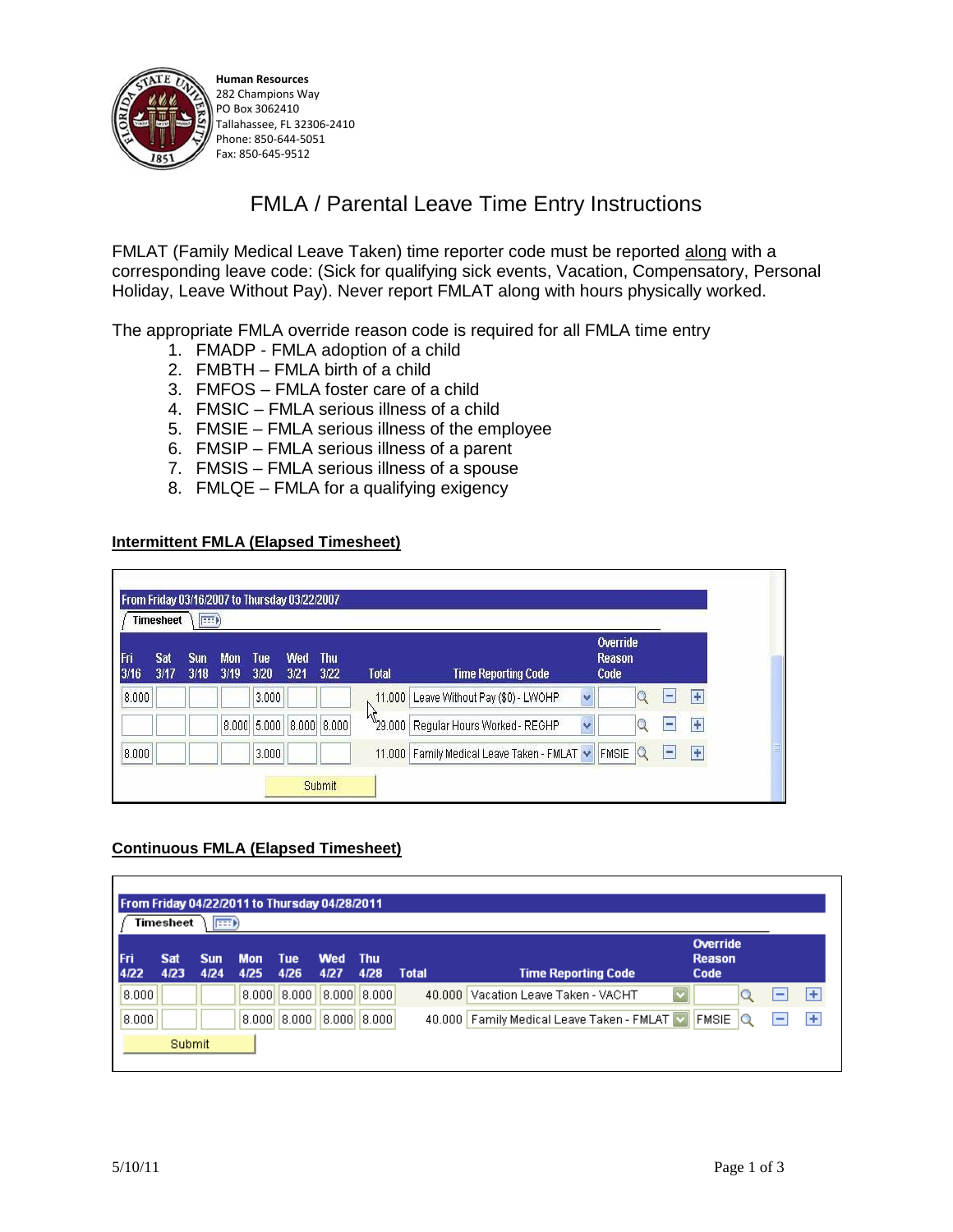#### **FMLA leave during a holiday week (Elapsed Timesheet)**

During a holiday week, if the employee is on FMLA leave for the entire week, report FMLAT on the holiday according to their FTE (full time equivalent rate).

| From Friday 05/25/2007 to Thursday 05/31/2007<br><b>Timesheet</b><br><b>Exp</b> |             |             |                    |                   |             |               |              |                                                                                                 |                      |                                   |    |
|---------------------------------------------------------------------------------|-------------|-------------|--------------------|-------------------|-------------|---------------|--------------|-------------------------------------------------------------------------------------------------|----------------------|-----------------------------------|----|
| Fri<br>5/25                                                                     | Sat<br>5/26 | Sun<br>5/27 | <b>Mon</b><br>5/28 | Tue<br>5/29       | Wed<br>5/30 | - Thu<br>5/31 | <b>Total</b> | <b>Time Reporting Code</b>                                                                      |                      | Override<br><b>Reason</b><br>Code |    |
|                                                                                 |             |             |                    | 8.000             | 8.000       |               | 16,000       | Leave Without Pay (\$0) - LWOHP                                                                 | $\checkmark$         |                                   | ŀ  |
| 8.000                                                                           |             |             |                    |                   |             | 8.000         | 16.000       | Sick Leave Taken - SCKHT                                                                        | $\ddot{\phantom{0}}$ |                                   | l+ |
| 8.000                                                                           |             |             |                    | $8.000$ $ 8.000 $ |             | 8,000  8,000  |              | 40.000 Family Medical Leave Taken - FMLAT v                                                     |                      | FMSIE                             | l+ |
|                                                                                 |             |             |                    |                   |             | Submit        |              | Official Holidays are on : 2007-05-28. Holiday hours will be created by<br>Time Administration. |                      |                                   |    |

PARLV (Parental Leave) time reporter code must be reported along with a corresponding leave code: (Sick for qualifying sick events, Vacation, Compensatory, Personal Holiday, Leave Without Pay). Do not report PARLV along with hours physically worked.

### **PARLV (Elapsed Timesheet)**

| From Friday 07/09/2010 to Thursday 07/15/2010<br>Timesheet<br>  田り |             |                    |                    |                 |                    |             |              |                                        |              |                                   |   |   |
|--------------------------------------------------------------------|-------------|--------------------|--------------------|-----------------|--------------------|-------------|--------------|----------------------------------------|--------------|-----------------------------------|---|---|
| <b>Fri</b><br>7/9                                                  | Sat<br>7/10 | <b>Sun</b><br>7/11 | <b>Mon</b><br>7/12 | Tue<br>7/13     | <b>Wed</b><br>7/14 | Thu<br>7/15 | <b>Total</b> | <b>Time Reporting Code</b>             |              | Override<br><b>Reason</b><br>Code |   |   |
| 4.000                                                              |             |                    |                    | $ 8.000 $ 6.500 | 0.000              |             | 26.500       | Leave Without Pay (\$0) - LWOHP        | $\checkmark$ |                                   | - | ÷ |
| 4.000                                                              |             |                    | 8.000              | 6.500           | 0.000              |             |              | 26.500 Parental Leave (unpaid) - PARLV | v            |                                   | - | ÷ |
| 4.000                                                              |             |                    |                    |                 |                    | 9.500       | 13.500       | Regular Hours Worked - REGHP           | $\checkmark$ |                                   |   | ÷ |
|                                                                    | Submit      |                    |                    |                 |                    |             |              |                                        |              |                                   |   |   |